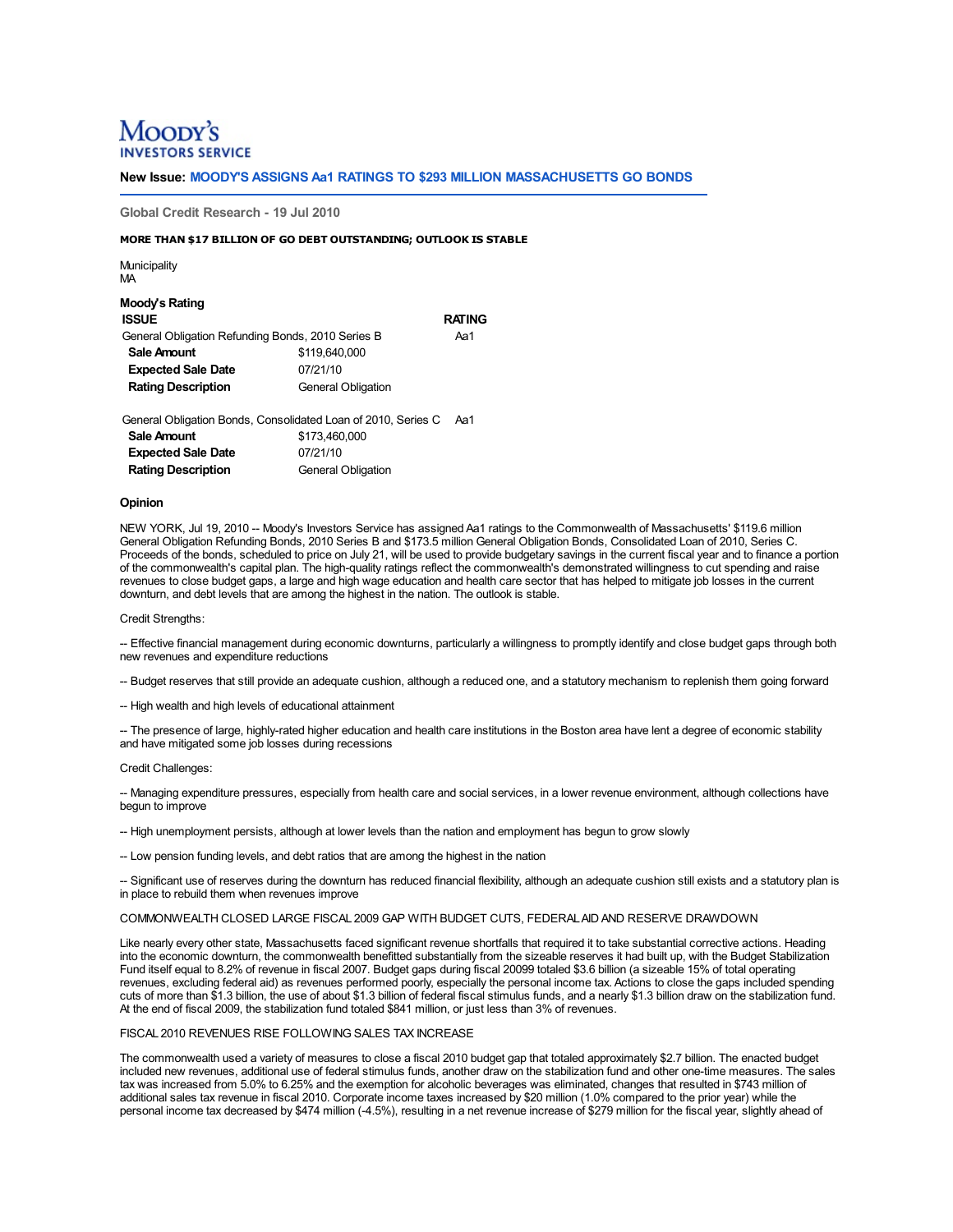forecast. The stabilization fund also was drawn on again, bringing its fiscal 2010 year-end balance to \$657 million or just more than 2.0% of revenues.

### FISCAL 2011 BUDGET REFLECTS ESSENTIALLY FLAT SPENDING, ELIMINATES RELIANCE ON FMAP EXTENSION

The \$27.6 billion enacted fiscal 2011 budget reflects an expenditure increase of 0.2% over the prior year, levels approximately in line with fiscal 2007 spending. Revenues, including the sales tax increase enacted in fiscal 2010, are forecast to rise by 3.3%. Notably, the budget eliminated use of \$372 million expected to be received from a six-month extension of the increase in the Federal Medicaid Assistance Percentage (FMAP), putting Massachusetts in a more favorable position than many states that have bud measure. The enacted budget also anticipates savings from the current transaction which is tantamount to a deficit financing as it merely repays this year's debt service with bond proceeds and amortizes that cost over the future. Additionally, it withdraws an additional \$100 million from the<br>stabilization fund, reducing its balance to \$550 million or 2.9% of foreca managing the current downturn and the extent to which they have been drawn down, the commonwealth also has enacted a plan that will deposit any capital gains revenues greater than \$1 billion into the stabilization fund to rebuild it. If passed, a ballot initiative this fall to halve the sales tax and reinstitute certain exemptions would force the commonwealth to make significant mid-year adjustments.

## EMPLOYMENT POSTS SMALLGAIN; HIGH WEALTHAND EDUCATIONAL LEVELS CHARACTERIZE THE STATE

Massachusetts posted a small 0.07% gain in employment in May, the first jobs growth in 19 months and following a 3.5% decrease in calendar year 2009; by comparison, US employment declined by 0.4% for the month. The commonwealth's unemployment rate remains elevated at 9.2% in May, but still lower than the 9.7% US level. Still, the downturn has been severe: Massachusetts' unemployment rate was as low as 4.4% in 2007. The commonwealth has been aided by continued growth in its large education and health sector, which makes up more than 20% of employment and showed 2.8% job growth in May. Massachusetts' two largest private employers are Brigham and Women's Hospital and<br>Massachusetts General Hospital, both part of the Aa2-rated Partners Healthcare System. Other t Massachusetts Institute of Technology (Aaa), and Boston University (A2). The state also has a large financial activities sector, with a significant mutual fund presence.

The state is characterized by high wealth and education levels but with slow population and job growth. Per capita personal income in 2009 was \$49,875, ranking third among the states. According to the Census Bureau, the commonwealth had the highest percentage of residents with bachelor's degrees of any state in 2008, which has helped to attract and develop significant high tech and defense contracting sectors. Despite the highly educated population, however, during the last two recessions Massachusetts lost more jobs than the nation and gained fewer during the expansions that followed. Among the commonwealth's economic challenges are high business and housing costs and slow population growth with negative migration trends. Indeed, high costs have pushed some suburban Boston growth into more affordable New Hampshire.

## HEAVY TAX-SUPPORTED DEBT LOAD

The commonwealth has a high debt burden, with more than \$17.2 billion in outstanding general obligation bonds and \$29 billion in total net taxsupported debt. Based on Moody's 2010 state debt medians, the state's debt levels ranked second-highest among the 50 states on both a percapita basis and as a percentage of personal income, respectively, and is the highest as a percentage of state gross domestic product. Total net tax-supported debt amounted to 9.2% of total personal income in 2009 compared to the 50-state median of 2.5%.

#### CLOSELY MANAGED VARIABLE RATE DEBT AND SWAPS PORTFOLIO

Approximately 20% of the commonwealth's general obligation debt is variable rate, largely swapped to fixed rates through cost-of-funds swaps, eliminating basis risk. In March the commonwealth refunded nearly \$540 million of liquidity-backed variable rate debt into SIFMAIndex Bonds which do not require liquidity support. The SIFMA bonds mature serially through 2014 and are swapped to fixed rates. The commonwealth's variable rate and derivatives portfolio is closely managed and its liquidity facilities and swap agreements contain provisions favorable to the commonwealth and offset its relatively low available cash balances. Liquidity facilities contain a mix of three- and five-year term-out provisions that, considering the strength of Massachusetts' market access should provide ample time to refinance if necessary. Swap counterparties are well-diversified and do not reflect collateral posting requirements on the part of the commonwealth. As of May 30, the mark-to-market value of Massachusetts' swaps was -\$377 million.

For cash flow purposes, Massachusetts has relied on an \$800 million commercial paper (CP) program and revenue anticipation notes (RANs), although in the future the commonwealth intends to use only RANs for cash flow, while using CP for capital purposes. The commonwealth issued \$1.2 billion of RANs in September 2009 that matured at the end of June 2010. The current forecast reflects issuance of a \$1.4 billion RAN this September. The commonwealth ended fiscal 2010 with a cash balance of \$936 million, ahead of the original forecast of \$860 million.

#### LOW PENSION FUNDING RATIOS; ANNUAL PENSION CONTRIBUTIONS ADD SUBSTANTIAL FIXED COSTS

Annual pension contributions are substantial, and the budget calls for a \$1.4 billion contribution in fiscal 2011. The commonwealth dramatically improved pension funding during the 1990s, rising from 29% in 1990 to 85% in 2000. The most recent actuarial valuation, as of January 1, 2009 revealed the funded ratio had fallen from 79% in 2008 to 63%, following significant investment losses. The governor has proposed pension reforms which are estimated to save \$2 billion over 30 years. Massachusetts' other post employment benefits (OPEB) liability could add substantial budget pressures in the future, as is also likely in most other states. The January 1, 2009 valuation of the plan shows a \$15.3 billion liability, with just \$277 million of assets. No funds have been contributed to the trust fund since 2008. The governor has proposed dedicating a small portion of future excess capital gains tax revenues to the OPEB liability and also has proposed reforms to reduce the liability, including raising the retirement age. At a combined 16%, the commonwealth's actuarially required contributions (ARC) to pensions and post-retirement health care also exceed the median of 11% for U.S. states. While there is some flexibility in the required timing of these contributions and the liabilities are affected by changes in investment values, the level of this combined ARC may limit the commonwealth's financial flexibility going forward.

#### **Outlook**

The outlook for Massachusetts is stable, based on expectations that the commonwealth will continue to quickly react to close emerging budget gaps as a result of weak revenues. The outlook also incorporates Moody's expectation that, with a plan in place, Massachusetts will again rebuild reserves as the economy recovers. Going forward, heavy reliance on one-time budget solutions, tighter cash margins, unexpectedly severe economic deterioration, or a large increase in tax-supported debt would pose credit concerns.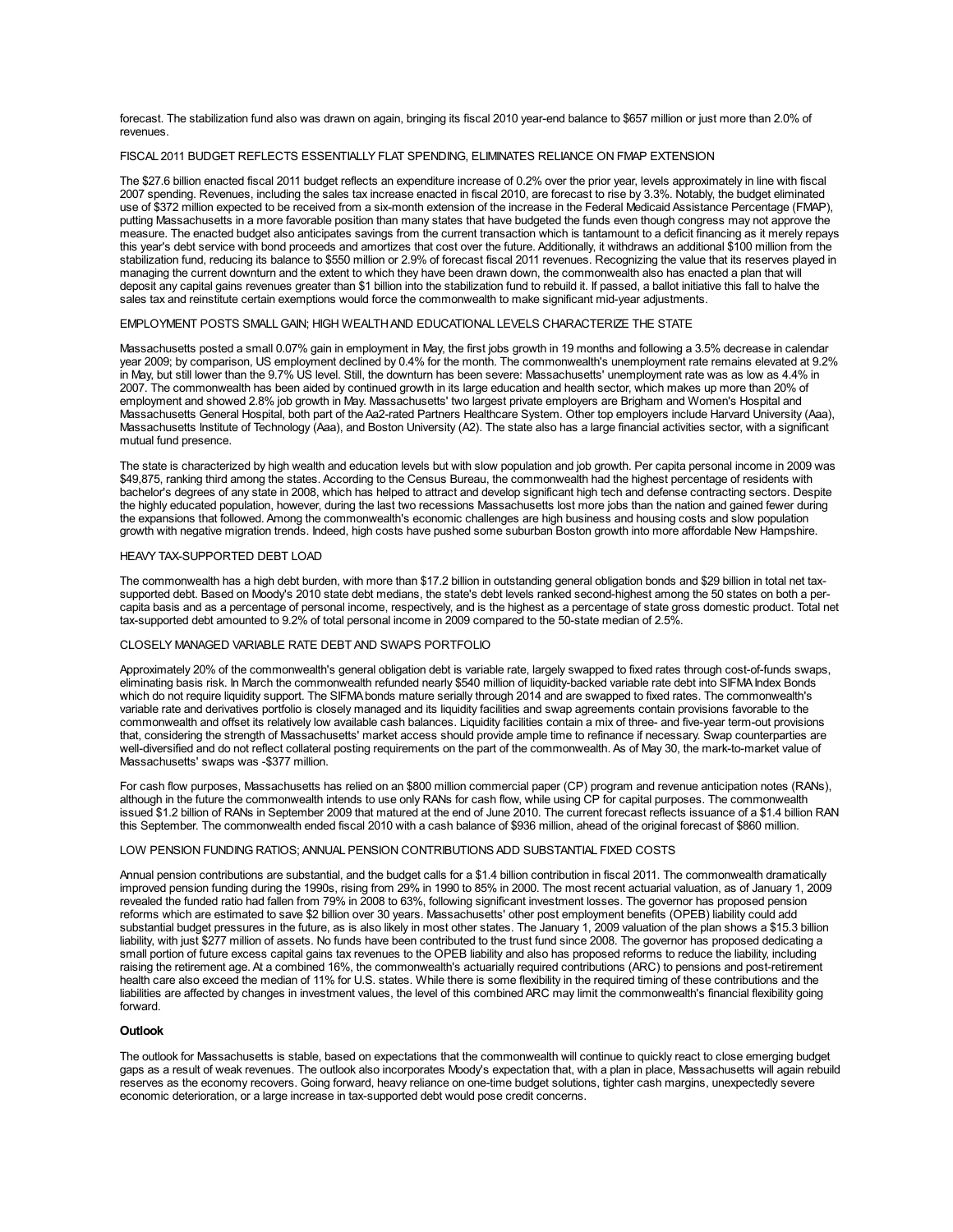What would make the rating change - UP

- -- Rapid rebuilding of reserves and establishment of stronger constraints on their use
- -- Established trend of structural budget balance
- -- Reduced debt ratios relative to Moody's 50-state median

What would make the rating change - DOWN

- -- Protracted structural budget imbalance driven by deeper and/or prolonged economic downturn
- -- Depletion of Budget Stabilization Fund
- -- Increased leveraging of the commonwealth's resources to pay debt service
- -- Narrowed cash flow that strains the commonwealth's liquidity

## PRINCIPAL METHODOLOGYAND MOST RECENT RATINGACTION

The principal methodology used in rating the current issue was Moody's State Rating Methodology, published in November 2004, which can be found at www.moodys.com in the Rating Methodologies sub-directory under the Research & Ratings tab. Other methodologies and factors that may have been considered in the process of rating this issue can also be found in the

The last rating action with respect to the Commonwealth of Massachusetts was on June 16, 2010 when a Aa1 rating was assigned to its General Obligation Bonds Consolidated Loan of 2010, Series B.

#### **Analysts**

Nicholas Samuels Analyst Public Finance Group Moody's Investors Service

Nicole Johnson Backup Analyst Public Finance Group Moody's Investors Service

#### **Contacts**

Journalists: (212) 553-0376 Research Clients: (212) 553-1653

## Moody's **VESTORS SERVICE**

© 2010 Moody's Investors Service, Inc. and/or its licensors and affiliates (collectively, "MOODY'S"). All rights reserved.

**CREDIT RATINGSARE MOODY'S INVESTORS SERVICE, INC.'S ("MIS") CURRENT OPINIONS OF THE RELATIVE FUTURE CREDIT RISK OF ENTITIES, CREDIT COMMITMENTS, OR DEBT OR DEBT-LIKE SECURITIES. MIS DEFINES CREDIT RISKAS THE RISK THAT AN ENTITY MAY NOT MEET ITS CONTRACTUAL, FINANCIAL OBLIGATIONSAS THEY COME DUEANDANY ESTIMATED FINANCIAL LOSS IN THE EVENT OF DEFAULT. CREDIT RATINGS DO NOT ADDRESSANY OTHER RISK, INCLUDING BUT NOT LIMITED TO: LIQUIDITY RISK, MARKET VALUE RISK, OR PRICE VOLATILITY. CREDIT RATINGSARE NOT STATEMENTS OF CURRENT OR HISTORICAL FACT. CREDIT RATINGS DO NOT CONSTITUTE INVESTMENT OR FINANCIALADVICE,AND CREDIT RATINGSARE NOT RECOMMENDATIONS TO PURCHASE, SELL, OR HOLD PARTICULAR SECURITIES. CREDIT RATINGS DO NOT COMMENT ON THE SUITABILITY OFAN INVESTMENT FORANY PARTICULAR INVESTOR. MIS ISSUES ITS CREDIT RATINGS WITH THE EXPECTATIONAND UNDERSTANDING THAT EACH INVESTOR WILL MAKE ITS OWN STUDY AND EVALUATION OF EACH SECURITY THAT IS UNDER CONSIDERATION FOR PURCHASE, HOLDING, OR SALE.**

ALL INFORMATION CONTAINED HEREIN IS PROTECTED BY LAW, INCLUDING BUT NOT LIMITED TO, COPYRIGHT LAW, AND NONE OF SUCH INFORMATION MAY BE COPIED OR OTHERWISE REPRODUCED, REPACKAGED, FURTHER TRANSMITTED, TRANSFERRED, DISSEMINATED, REDISTRIBUTED OR RESOLD, OR STORED FOR SUBSEQUENT USE FOR ANY SUCH PURPOSE, IN WHOLE OR IN PART, INANY FORMOR MANNER OR BYANY MEANS WHATSOEVER, BYANY PERSON WITHOUT MOODY'S PRIOR WRITTEN CONSENT. All information contained herein is obtained by MOODY'S from sources believed by it to be accurate and reliable. Because of the possibility of human or mechanical error as well as other factors, however, all information contained herein is provided "AS IS" without warranty of any kind. MOODY'S adopts all necessary measures so that the information it uses in assigning a credit rating is of sufficient quality and from reliable sources; however,